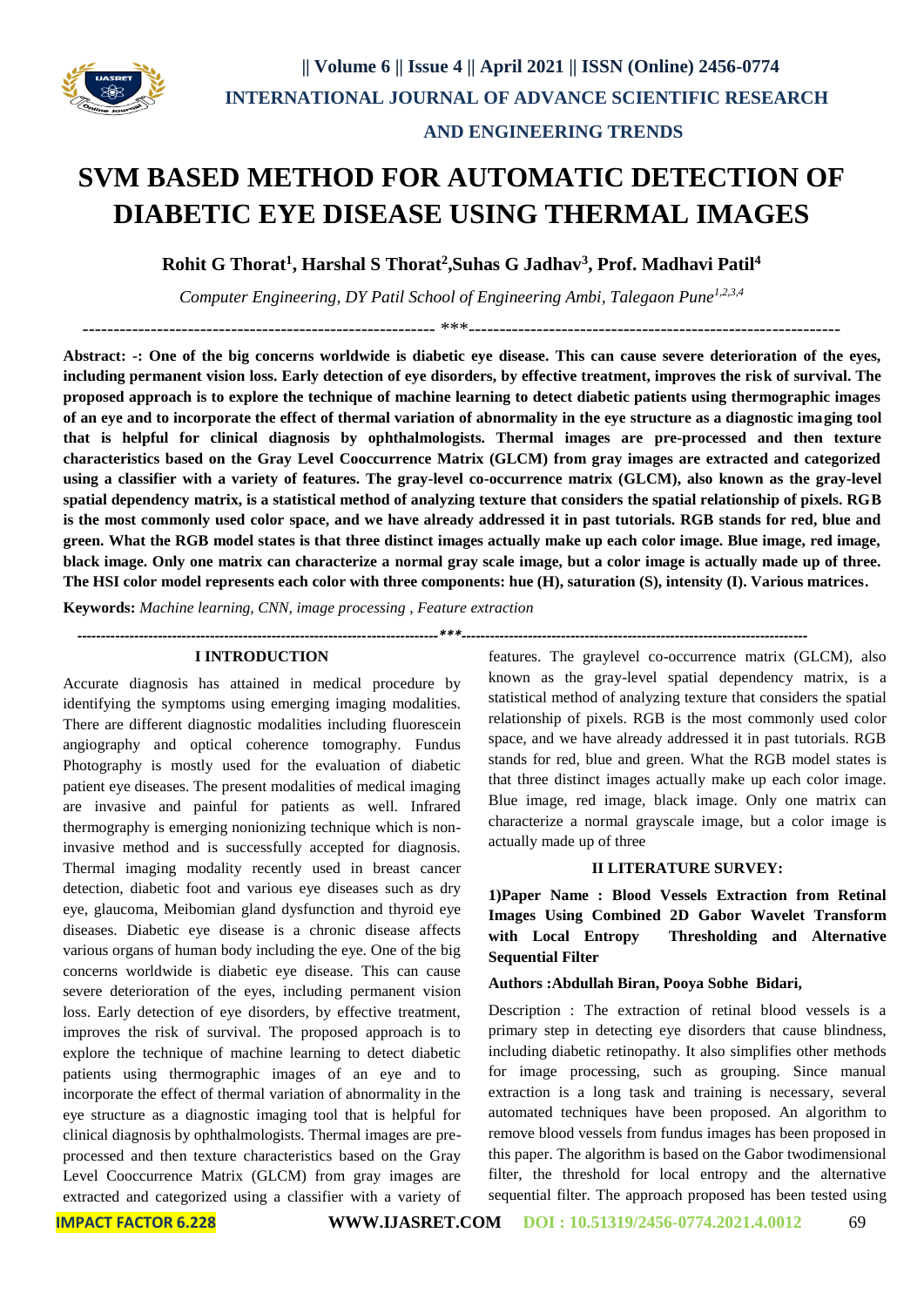

MATLAB codes on fundus images from the Standardized Study of Retina and Digital Retinal Images for Vessel Extraction (DRIVE) databases. The findings indicate that this mechanism is completely capable of removing blood vessels.

## **2) Paper Name : A Deep Learning Method for Microaneurysm Detection in Fundus Images.**

#### **Authors: Juan Shan**

Description : The main cause of blindness in the working-age population is diabetic retinopathy. Microaneurysms are the early symptoms of DR due to leakage from retina blood vessels. However, due to the small size of MA lesions and the poor contrast between the lesion and its retinal history, automatic detection of MA is difficult. For automatic feature extraction and classification problems, especially for image analysis, deep learning strategies have been used recently. For MA detection in Fundus images, a Stacked Sparse Autoencoder, an example of a DL strategy, is presented in this paper. From the original Fundus images, small image patches are created. In order to classify distinguishing characteristics of MA, the SSAE learns highlevel features from pixel intensities alone. To categorize each image patch as MA or nonMA, the high-level characteristics learned from SSAE are fed into a classifier. To include the training/testing data and ground facts, the public benchmark DIARETDB is used. Among the 89 images, a total of 2182 image patches with MA lesions serve as positive data, and a random sliding window operation produces another 6230 image patches without MA lesions to serve as negative data. SSAE learned directly from the raw image patches without any blood vessel removal or complex preprocessing operations, and automatically extracted the distinguishing features to identify the patches using the Softmax Classifier. Using 10-fold cross-validation, an improved Fmeasure 91.3 and an average area under the ROC curve (AFC) 96.2 were achieved by using the fine-tuning operation.

# **3)Paper Name :A Brief Review of the Detection of Diabetic Retinopathy in Human Eyes Using Pre-Processing Segmentation Techniques**

#### **Authors: Yogesh Kumaran, Chandrashekar M. Patil**

Description : A brief insight into the identification of DR in human eyes using different forms of segmentation techniques for preprocessing is provided in this research article. Once the retinal nerve fibers are segmented, there are a variety of methods of segmenting the blood vessels found in the retina that can detect whether or not the eyes are affected by diabetic retinopathy. This detection actually depends on the region of the network of the RNFL. If the total area of the nerve fiber is smaller, if the area of the nerve network is greater, it is affected by diabetic retinopathy (DR), therefore the eyes are not affected by diabetic retinopathy and hence it is usual. It is a well-known fact that diabetics have a crucial role in influencing each and every organ in the health of human beings. In the human eye, one such organ. This DR will result in a loss of vision in the human eye as the optic nerve is connected to the brain. In disease-affected images, retinal fundus images are widely used for the identification of disease diagnosis. Raw photos of the retinal fundus are difficult to interpret by machine learning algae.

### **4)Paper Name :Microaneurysm Detection Using Principal Component Analysis and Machine Learning Methods**

#### **Authors : Wen Cao\*, Juan Shan**

Description : A brief insight into the identification of DR in human eyes using different forms of segmentation techniques for preprocessing is provided in this research article. Once the retinal nerve fibers are segmented, there are a variety of methods of segmenting the blood vessels found in the retina that can detect whether or not the eyes are affected by diabetic retinopathy. This detection actually depends on the region of the network of the RNFL. If the total area of the nerve fiber is smaller, if the area of the nerve network is greater, it is affected by diabetic retinopathy (DR), therefore the eyes are not affected by diabetic retinopathy and hence it is usual. It is a well-known fact that diabetics have a crucial role in influencing each and every organ in the health of human beings. In the human eye, one such organ. This DR will result in a loss of vision in the human eye as the optic nerve is connected to the brain. For the identification of disease analysis in diseaseaffected images, retinal fundus images are widely used. Raw photos of the retinal fundus are difficult to interpret by machine learning algae.

#### **III EXISTING SYSTEM:**

It is prospective approach for evaluating treatments clinical consequence to identity the symptom responders and nonrespondents to the treatments by means of the response analysis. Meibomian gland syndrome (MGD) patients has higher margin temperature in eyelid part. The temperature ratio is calculated by the 8 region of interest in the margin of eyelid

#### **IV PROPOSED SYSTEM:**

The proposed system uses supervised machine learning techniques to classify the thermal images of an eye into "Normal" or "Diabetic Diseased Eye".The color conversion model is very important to extract the required features.

In this work, two conversion such as RGB to Gray and RGB to HSI are done and RGB, Gray and HSI color model are used as an input images for feature extraction module. Feature Extraction is the most important step in the analysis of images.

It is a process of gathering distinguishable information from the image itself from an object or group of objects. The system focuses on a tool that can be used in the localized language to